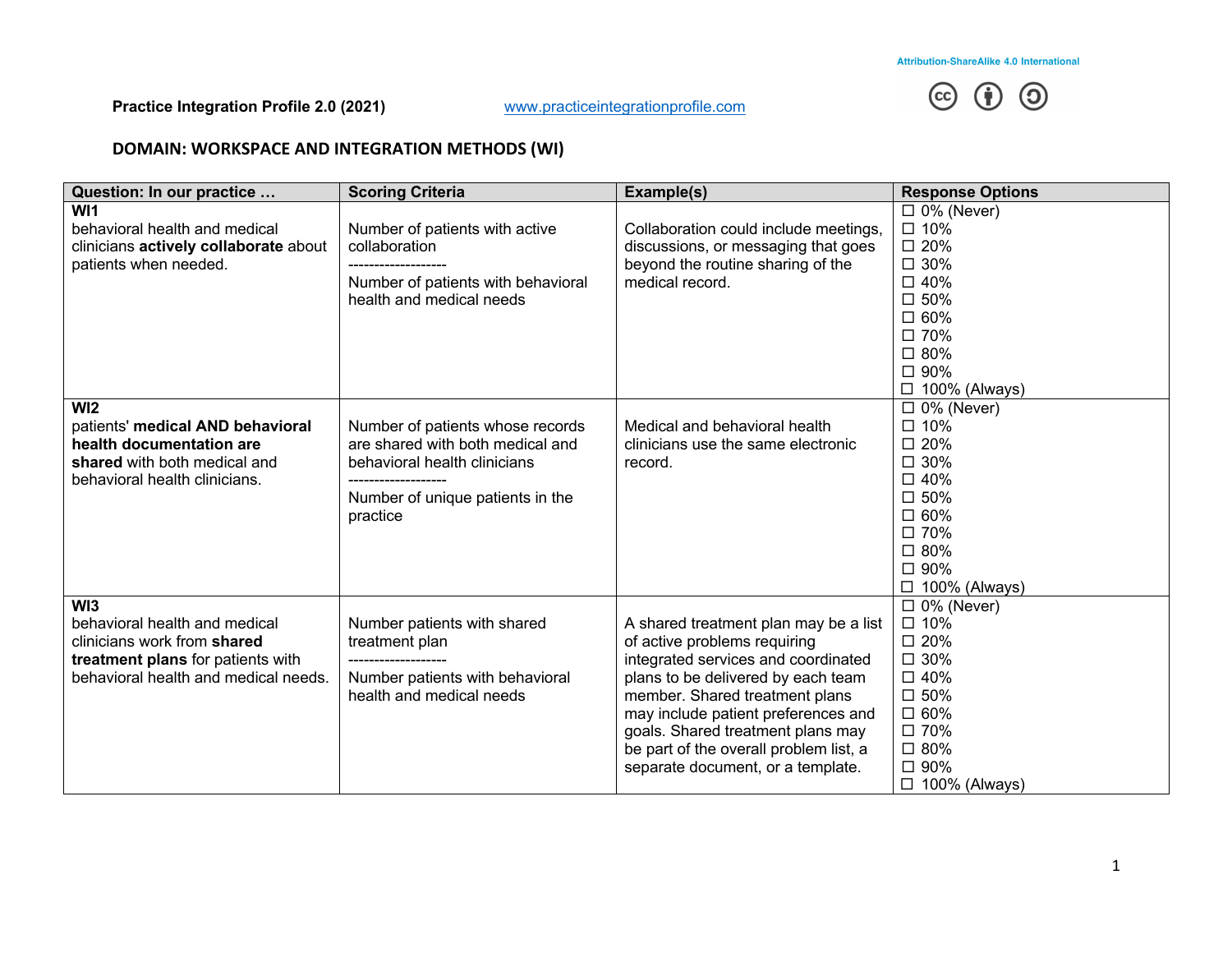

| W <sub>14</sub><br>behavioral health and medical<br>clinicians typically work in                         | Please choose the best descriptor of<br>your practice: |                                                                                                                                                                                                                     | $\Box$ Different buildings, or our practice<br>does not include behavioral health<br>clinicians<br>$\Box$ Different floors of the same<br>building<br>$\Box$ Different offices on the same floor                                                                                                                                                                                                                                                                                                                                 |
|----------------------------------------------------------------------------------------------------------|--------------------------------------------------------|---------------------------------------------------------------------------------------------------------------------------------------------------------------------------------------------------------------------|----------------------------------------------------------------------------------------------------------------------------------------------------------------------------------------------------------------------------------------------------------------------------------------------------------------------------------------------------------------------------------------------------------------------------------------------------------------------------------------------------------------------------------|
|                                                                                                          |                                                        |                                                                                                                                                                                                                     | $\Box$ Different sections of the same                                                                                                                                                                                                                                                                                                                                                                                                                                                                                            |
|                                                                                                          |                                                        |                                                                                                                                                                                                                     | office                                                                                                                                                                                                                                                                                                                                                                                                                                                                                                                           |
|                                                                                                          |                                                        |                                                                                                                                                                                                                     | $\Box$ Same sections of the same office                                                                                                                                                                                                                                                                                                                                                                                                                                                                                          |
| WI <sub>5</sub><br>behavioral health and medical<br>clinicians jointly attend educational<br>activities. | Describe the joint activities in your<br>practice:     | Seminars, case presentations, and<br>lectures about topics applicable to<br>both behavioral health and medical<br>concerns. Include didactics intended<br>for students, residents, and fellows in<br>your estimate. | $\Box$ No educational activities, or our<br>practice does not include<br>behavioral health clinicians<br>$\Box$ Educational activities are provided<br>to behavioral health and medical<br>clinicians separately<br>$\Box$ Rare educational activities with<br>both medical and behavioral<br>health clinicians<br>$\Box$ Occasional educational activities<br>with both medical and behavioral<br>health clinicians<br>$\Box$ Frequent, regular educational<br>activities with both medical and<br>behavioral health clinicians |

#### **DOMAIN: PATIENT IDENTIFICATION (ID)**

| Question: In our practice         | <b>Scoring Criteria</b>           | Example(s)                         | <b>Response Options</b> |
|-----------------------------------|-----------------------------------|------------------------------------|-------------------------|
| ID1                               |                                   |                                    | $\Box$ 0% (Never)       |
| we screen adults for at least one | Number of patients screened for   | Validated measures may include the | $\square$ 10%           |
| mental health concern with a      | mental health concerns            | GAD-7, PHQ-9, and others.          | $\Box$ 20%              |
| validated tool.                   |                                   |                                    | $\Box$ 30%              |
|                                   | Number of unique patients seen in |                                    | $\Box$ 40%              |
|                                   | the practice                      |                                    | $\square$ 50%           |
|                                   |                                   |                                    | $\square$ 60%           |
|                                   |                                   |                                    | $\square$ 70%           |
|                                   |                                   |                                    | $\square$ 80%           |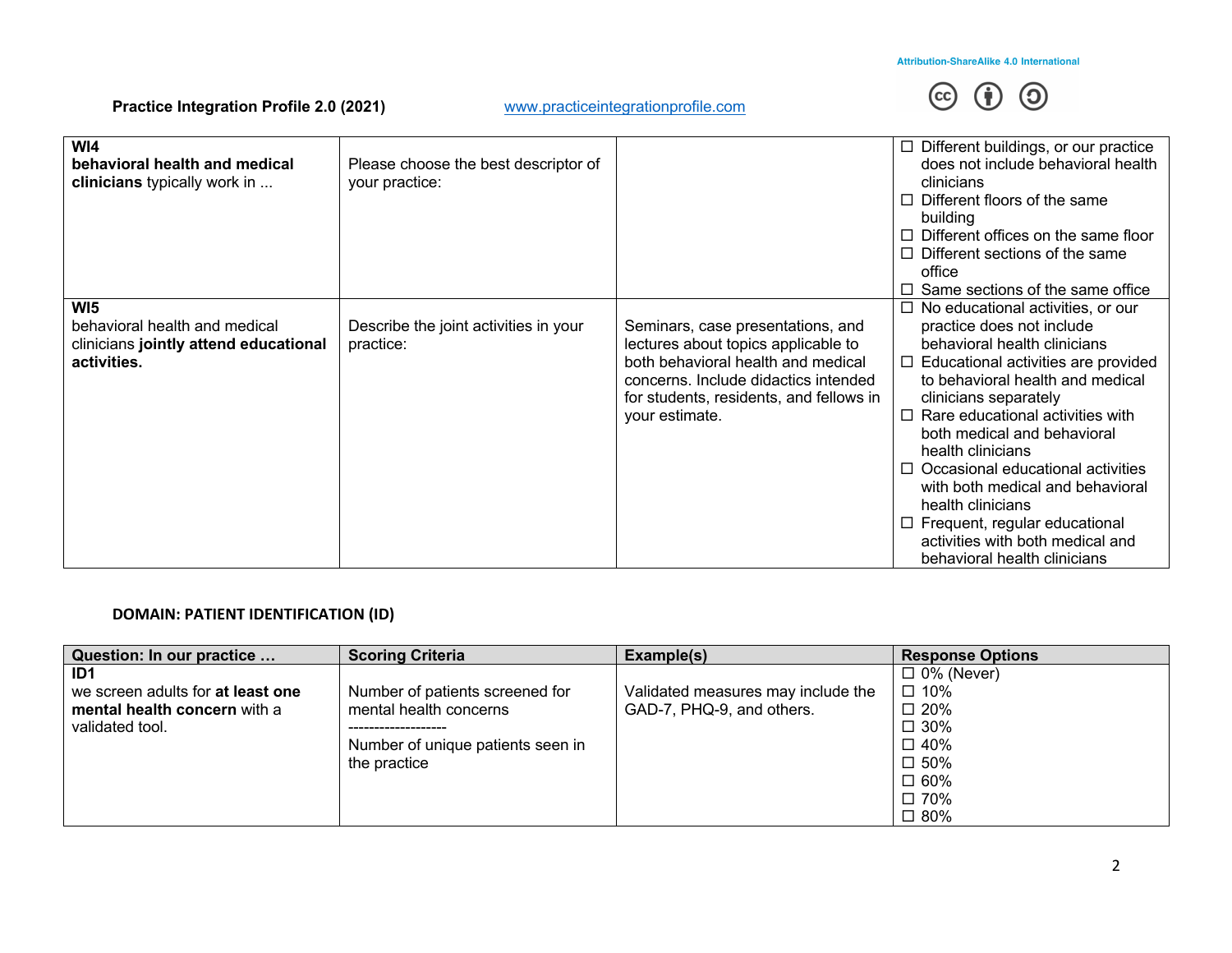# **@ 1 0**

|                                       |                                      |                                           | □ 90%                |
|---------------------------------------|--------------------------------------|-------------------------------------------|----------------------|
|                                       |                                      |                                           | $\Box$ 100% (Always) |
| ID2                                   |                                      |                                           | $\Box$ 0% (Never)    |
| we screen adults for at least one     | Number of patients screened for at   | Lifestyle behaviors may include diet,     | $\square$ 10%        |
| lifestyle behavior concern.           | least one lifestyle behavior concern | physical activity, sedentary behavior,    | □ 20%                |
|                                       |                                      | sleep, or other domains.                  | $\square$ 30%        |
|                                       | Number of unique patients seen in    |                                           | $\square$ 40%        |
|                                       | the practice                         |                                           | □ 50%                |
|                                       |                                      |                                           | □ 60%                |
|                                       |                                      |                                           | □ 70%                |
|                                       |                                      |                                           | □ 80%                |
|                                       |                                      |                                           | □ 90%                |
|                                       |                                      |                                           | $\Box$ 100% (Always) |
| ID <sub>3</sub>                       |                                      |                                           | $\Box$ 0% (Never)    |
| we screen adults for at least one     | Number of patients screened for at   | Substance use may include alcohol,        | $\square$ 10%        |
| substance use disorder                | least one substance use disorder     | marijuana, tobacco, illicit drugs, and    | $\square$ 20%        |
| <b>concern</b> with a validated tool. |                                      | misusing prescription drugs.              | $\square$ 30%        |
|                                       | Number of unique patients seen in    | Validated measures may include the        | □ 40%                |
|                                       | the practice                         | AUDIT, DAST, and others.                  | □ 50%                |
|                                       |                                      |                                           | □ 60%                |
|                                       |                                      |                                           | □ 70%                |
|                                       |                                      |                                           | □ 80%                |
|                                       |                                      |                                           | □ 90%                |
|                                       |                                      |                                           | $\Box$ 100% (Always) |
| ID <sub>4</sub>                       |                                      |                                           | $\Box$ Never         |
| we regularly review                   |                                      | Reviews may use medical records,          | $\Box$ Rarely        |
| retrospective clinical or other       |                                      | lab reports, billing data, registries, or | $\Box$ Sometimes     |
| patient data from across our          |                                      | other data sources about your             | $\Box$ Usually       |
| practice to identify patients who may |                                      | practice's patients.                      | $\Box$ Always        |
| need behavioral health services.      |                                      |                                           |                      |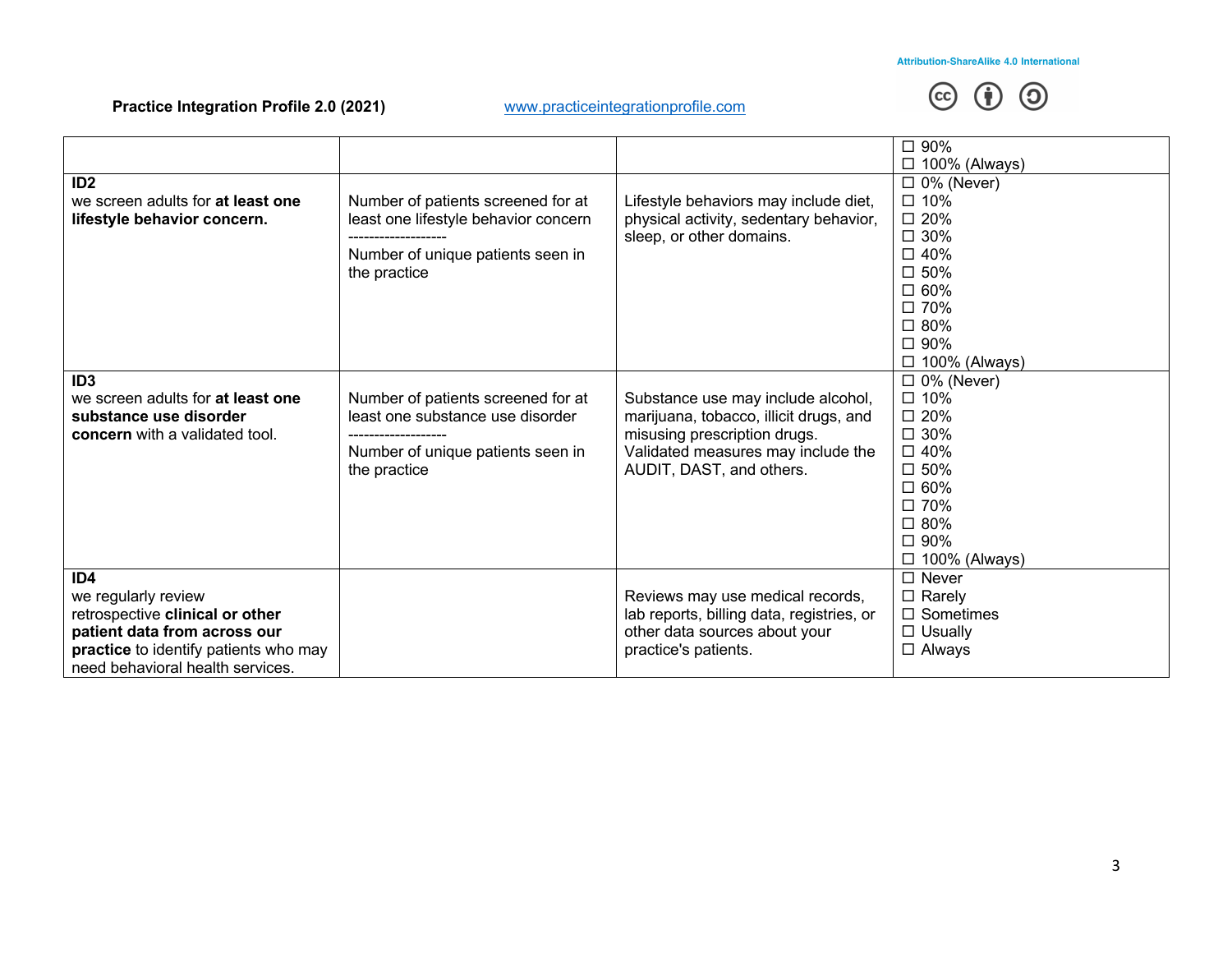

# **DOMAIN: CLINICAL SERVICES (CS)**

| Question: In our practice          | <b>Scoring Criteria</b>               | Example(s)                              | <b>Response Options</b> |
|------------------------------------|---------------------------------------|-----------------------------------------|-------------------------|
| CS <sub>1</sub>                    |                                       |                                         | $\Box$ 0% (Never)       |
| we provide behavioral (non-        | Number of hours behavioral health     | Counseling, assessment, or coaching     | $\square$ 10%           |
| pharmacologic) care for patients   | (non-pharmacologic) care is available | provided in person, by phone, or        | □ 20%                   |
| with behavioral health needs.      |                                       | video (Do not include crisis services). | $\square$ 30%           |
|                                    | Number of hours the clinic is open    |                                         | $\square$ 40%           |
|                                    |                                       |                                         | □ 50%                   |
|                                    |                                       |                                         | □ 60%                   |
|                                    |                                       |                                         | □ 70%                   |
|                                    |                                       |                                         | □ 80%                   |
|                                    |                                       |                                         | □ 90%                   |
|                                    |                                       |                                         | $\Box$ 100% (Always)    |
| CS <sub>2</sub>                    |                                       |                                         | $\Box$ 0% (Never)       |
| we provide behavioral (non-        | Number of hours behavioral health     | Counseling provided in person, by       | □ 10%                   |
| pharmacologic) care for patients   | (non-pharmacologic) care for patients | phone, or video for patients with       | $\square$ 20%           |
| with Serious Mental Illness (SMI). | with Serious Mental Illness (SMI) is  | schizophrenia, bipolar disorder, etc.   | $\square$ 30%           |
|                                    | available                             |                                         | □ 40%                   |
|                                    |                                       |                                         | $\square$ 50%           |
|                                    | Number of hours the clinic is open    |                                         | □ 60%                   |
|                                    |                                       |                                         | □ 70%                   |
|                                    |                                       |                                         | □ 80%                   |
|                                    |                                       |                                         | □ 90%                   |
|                                    |                                       |                                         | $\Box$ 100% (Always)    |
| CS <sub>3</sub>                    |                                       |                                         | $\Box$ 0% (Never)       |
| we provide behavioral (non-        | Number of hours behavioral health     | Counseling provided in person, by       | □ 10%                   |
| pharmacologic) care for patients   | (non-pharmacologic) care for patients | phone, or video for patients with       | $\square$ 20%           |
| with substance use disorder.       | with substance use disorders is       | problem drinking, opioid abuse,         | $\square$ 30%           |
|                                    | available                             | tobacco use.                            | $\square$ 40%           |
|                                    |                                       |                                         | □ 50%                   |
|                                    | Number of hours the clinic is open    |                                         | $\square$ 60%           |
|                                    |                                       |                                         | □ 70%                   |
|                                    |                                       |                                         | □ 80%                   |
|                                    |                                       |                                         | □ 90%                   |
|                                    |                                       |                                         | $\Box$ 100% (Always)    |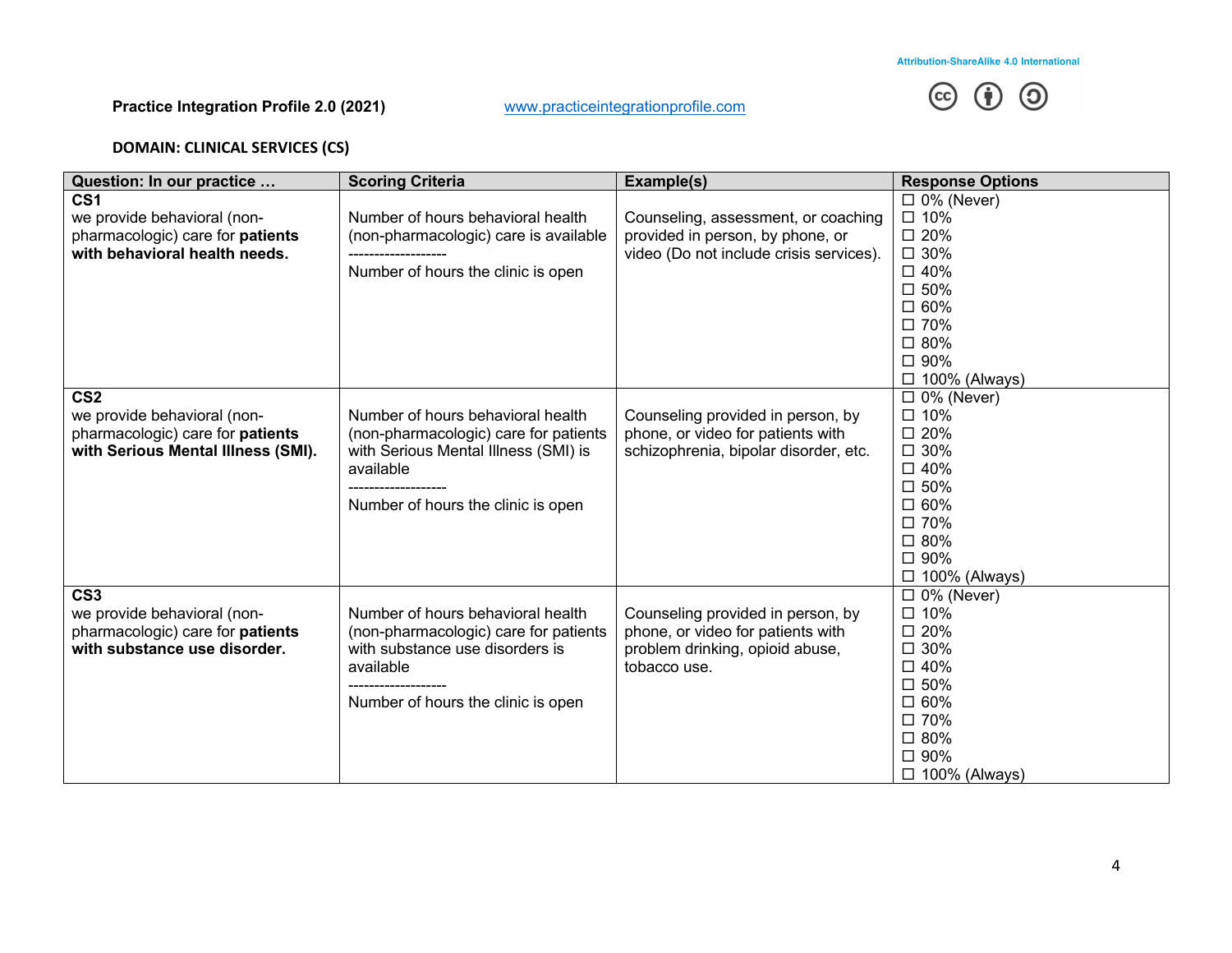

| CS <sub>4</sub><br>we provide behavioral (non-<br>pharmacologic) care for patients in<br>crisis or who have urgent<br>behavioral health needs. | Number of hours behavioral health<br>(non-pharmacologic) care for patients<br>with behavioral health crisis or urgent<br>behavioral health needs is available<br>Number of hours the clinic is open | Counseling provided in person, by<br>phone, or video for patients in<br>behavioral crisis same day as<br>requested.                                                                                                                                | $\Box$ 0% (Never)<br>□ 10%<br>$\square$ 20%<br>$\square$ 30%<br>$\square$ 40%<br>$\square$ 50%<br>$\square$ 60%<br>□ 70%<br>□ 80%<br>□ 90%<br>$\Box$ 100% (Always) |
|------------------------------------------------------------------------------------------------------------------------------------------------|-----------------------------------------------------------------------------------------------------------------------------------------------------------------------------------------------------|----------------------------------------------------------------------------------------------------------------------------------------------------------------------------------------------------------------------------------------------------|--------------------------------------------------------------------------------------------------------------------------------------------------------------------|
| CS <sub>5</sub><br>we provide behavioral (non-<br>pharmacologic) care for patients<br>with chronic medical conditions or<br>risk factors.      | Number of hours behavioral health<br>(non-pharmacologic) care for patients<br>with chronic medical conditions or<br>risk factors is available<br>Number of hours the clinic is open                 | Counseling, assessment, or coaching<br>provided in person, by phone, or<br>video for patients with chronic<br>conditions such as diabetes, cancer,<br>heart disease, hypertension as well<br>as sedentary lifestyle in otherwise<br>well patients. | $\Box$ 0% (Never)<br>$\square$ 10%<br>$\square$ 20%<br>$\square$ 30%<br>$\square$ 40%<br>□ 50%<br>$\square$ 60%<br>□ 70%<br>□ 80%<br>□ 90%<br>$\Box$ 100% (Always) |
| CS <sub>6</sub><br>we provide specialized behavioral<br>(non-pharmacologic) therapies for<br>patients with behavioral health<br>needs.         | Number of hours specialized<br>behavioral health (non-<br>pharmacologic) care for patients with<br>behavioral health needs is available<br>Number of hours the clinic is open                       | Including but not limited to: exposure<br>therapy for anxiety, Dialectical<br>Behavioral Therapy (DBT), Eye<br>Movement Desensitization and<br>Reprocessing (EMDR), Acceptance<br>and Commitment Therapy (ACT),<br>hypnosis                        | $\Box$ 0% (Never)<br>$\square$ 10%<br>$\square$ 20%<br>$\square$ 30%<br>□ 40%<br>□ 50%<br>$\square$ 60%<br>□ 70%<br>□ 80%<br>□ 90%<br>$\Box$ 100% (Always)         |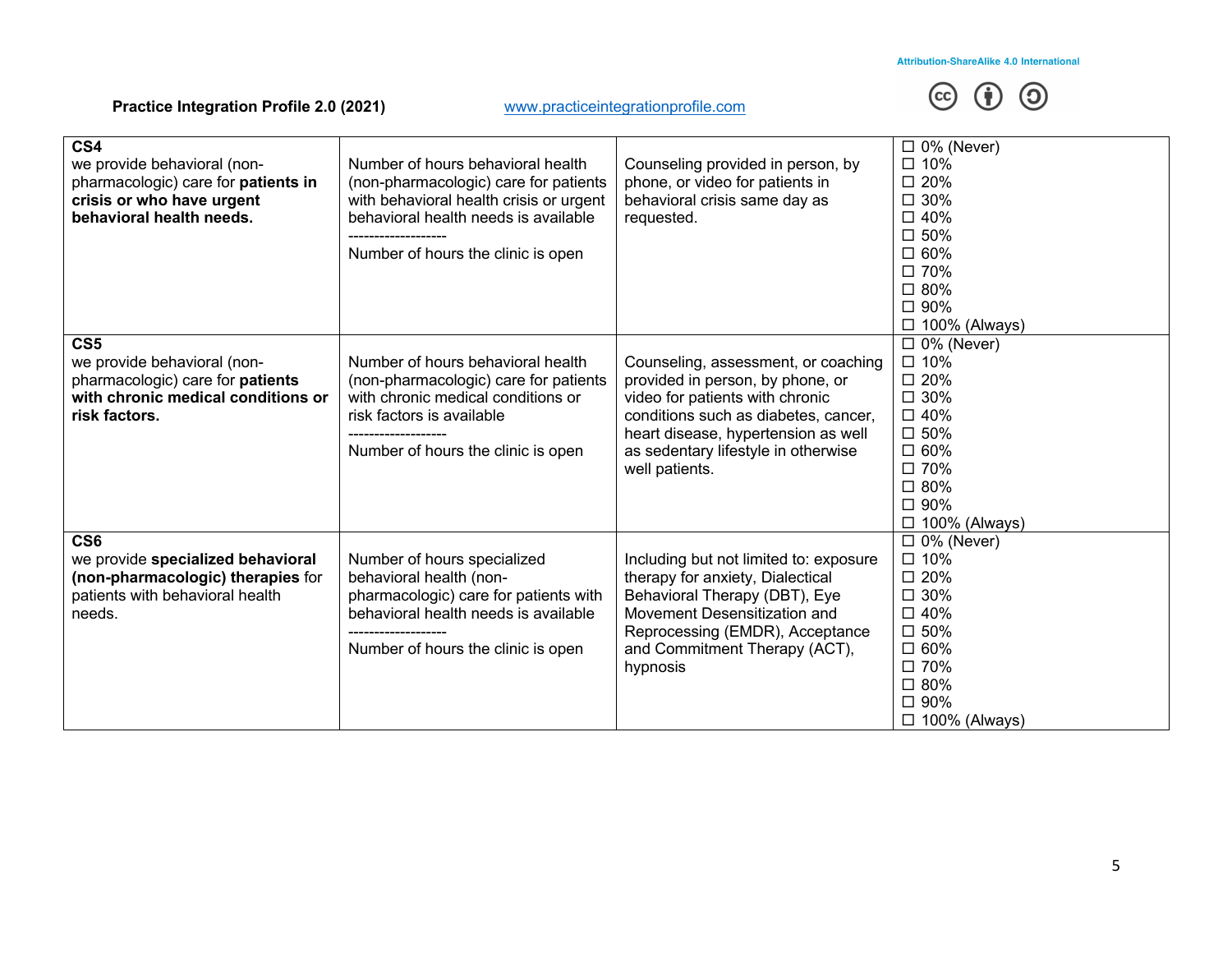

| CS7<br>we prescribe medications (not<br>including nicotine replacement<br>therapy) for <b>patients with</b><br>substance use disorder. | Number of hours pharmacologic care<br>for patients with substance use<br>disorders is available<br>Number of hours the clinic is open          | Buprenorphine (Suboxone <sup>(™)</sup> ),<br>methadone, naltrexone (Vivitrol(TM),<br>disulfiram (Antabuse <sup>(TM)</sup> ),<br>acamprosate (Campral <sup>(™)</sup> ), naloxone<br>$(Narcan(TM))$ . | $\Box$ 0% (Never)<br>□ 10%<br>$\square$ 20%<br>$\square$ 30%<br>□ 40%<br>$\square$ 50%<br>$\square$ 60%<br>□ 70%<br>□ 80%<br>□ 90%<br>$\Box$ 100% (Always)            |
|----------------------------------------------------------------------------------------------------------------------------------------|------------------------------------------------------------------------------------------------------------------------------------------------|-----------------------------------------------------------------------------------------------------------------------------------------------------------------------------------------------------|-----------------------------------------------------------------------------------------------------------------------------------------------------------------------|
| CS8<br>we prescribe<br>medications for patients with<br>routine mental health<br>conditions (e.g., anxiety,<br>depression).            | Number of hours pharmacologic care<br>for patients with routine mental health<br>conditions is available<br>Number of hours the clinic is open | Antidepressants, anxiolytics.                                                                                                                                                                       | $\Box$ 0% (Never)<br>$\square$ 10%<br>□ 20%<br>$\square$ 30%<br>$\square$ 40%<br>$\square$ 50%<br>$\square$ 60%<br>□ 70%<br>□ 80%<br>□ 90%<br>$\square$ 100% (Always) |
| CS9<br>we prescribe<br>medications for patients with<br>Serious Mental Illness (SMI) (e.g.,<br>psychosis, bipolar disorder).           | Number of hours pharmacologic care<br>for patients with Serious Mental<br>Illness (SMI) is available<br>Number of hours the clinic is open     | Antipsychotics, mood stabilizers.                                                                                                                                                                   | $\Box$ 0% (Never)<br>□ 10%<br>□ 20%<br>$\square$ 30%<br>$\square$ 40%<br>$\square$ 50%<br>$\square$ 60%<br>□ 70%<br>□ 80%<br>□ 90%<br>□ 100% (Always)                 |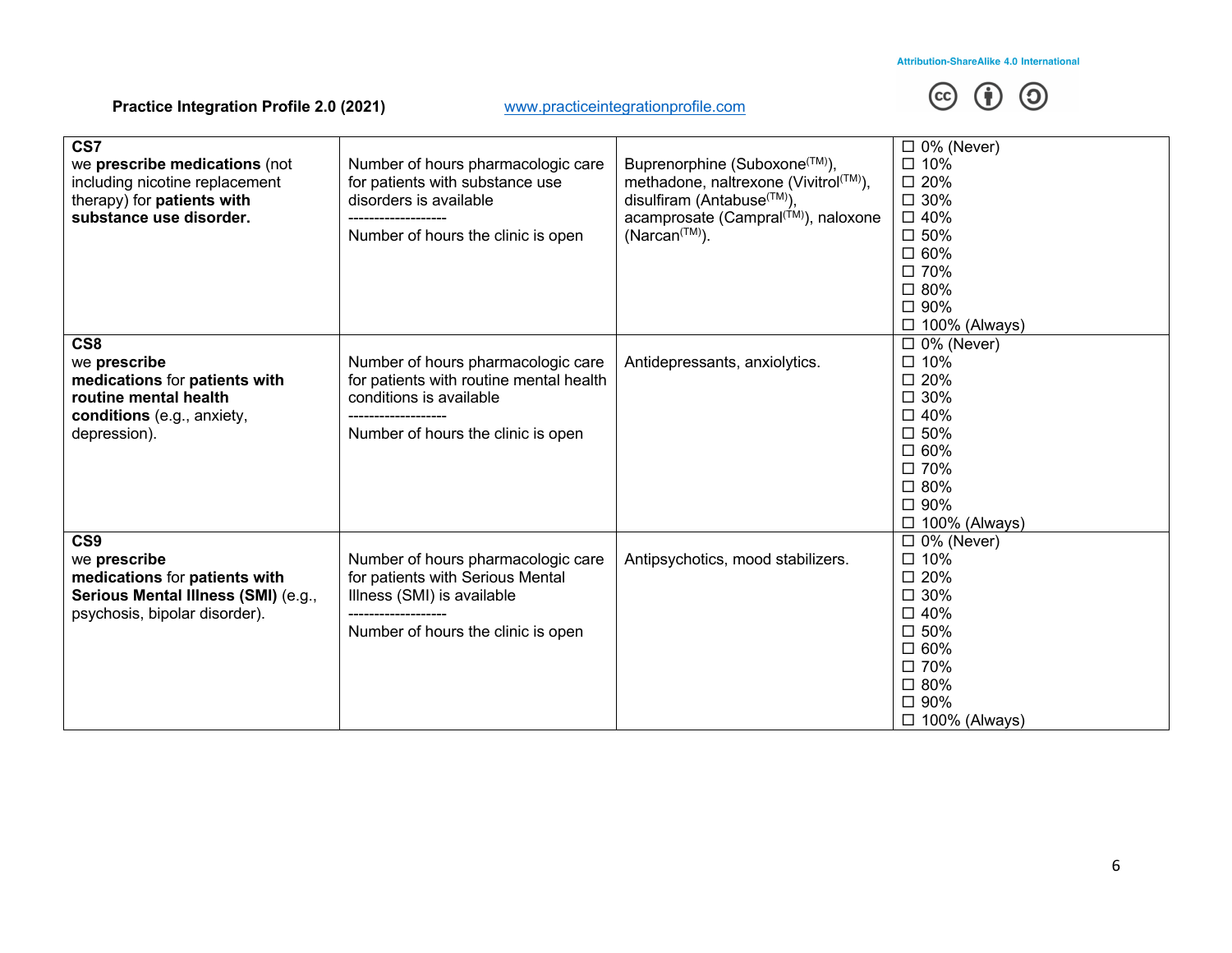

# **DOMAIN: PATIENT ENGAGEMENT (EN)**

| Question: In our practice         | <b>Scoring Criteria</b>                                              | Example(s)                          | <b>Response Options</b>        |
|-----------------------------------|----------------------------------------------------------------------|-------------------------------------|--------------------------------|
| EN <sub>1</sub>                   |                                                                      |                                     | $\Box$ 0% (Never)              |
| we ensure patients who            | Number of patients offered                                           |                                     | □ 10%                          |
| need behavioral health services   | behavioral health                                                    |                                     | □ 20%                          |
| are offered them.                 | -------------------                                                  |                                     | □ 30%                          |
|                                   | Number of patients who need                                          |                                     | $\square$ 40%                  |
|                                   | behavioral health                                                    |                                     | □ 50%                          |
|                                   |                                                                      |                                     | □ 60%                          |
|                                   |                                                                      |                                     | □ 70%                          |
|                                   |                                                                      |                                     | □ 80%                          |
|                                   |                                                                      |                                     | □ 90%                          |
|                                   |                                                                      |                                     | □ 100% (Always)                |
| EN <sub>2</sub>                   |                                                                      |                                     | $\Box$ 0% (Never)              |
| we monitor patient progress       | Number of patients monitored                                         | Reassessing symptoms using a valid  | □ 10%                          |
| towards behavioral health goals   | -------------------                                                  | measure, such as using the PHQ-9 to | □ 20%                          |
| they have endorsed.               | Number of patients receiving                                         | monitor depressive symptoms.        | $\square$ 30%                  |
|                                   | behavioral health treatment                                          |                                     | □ 40%                          |
|                                   |                                                                      |                                     | □ 50%                          |
|                                   |                                                                      |                                     | □ 60%                          |
|                                   |                                                                      |                                     | □ 70%                          |
|                                   |                                                                      |                                     | □ 80%                          |
|                                   |                                                                      |                                     | □ 90%                          |
|                                   |                                                                      |                                     | $\Box$ 100% (Always)           |
| EN <sub>3</sub>                   |                                                                      |                                     | $\Box$ 0% (Never)              |
| we reach out whenever patients do | Number of patients we reach out to                                   | Automatic or manual reminder        | □ 10%                          |
| not continue behavioral health    |                                                                      | systems.                            | $\square$ 20%<br>$\square$ 30% |
| treatment as planned.             | Number of patients who did not<br>continue behavioral health care as |                                     | □ 40%                          |
|                                   |                                                                      |                                     | □ 50%                          |
|                                   | planned                                                              |                                     | □ 60%                          |
|                                   |                                                                      |                                     | □ 70%                          |
|                                   |                                                                      |                                     | □ 80%                          |
|                                   |                                                                      |                                     | □ 90%                          |
|                                   |                                                                      |                                     | $\Box$ 100% (Always)           |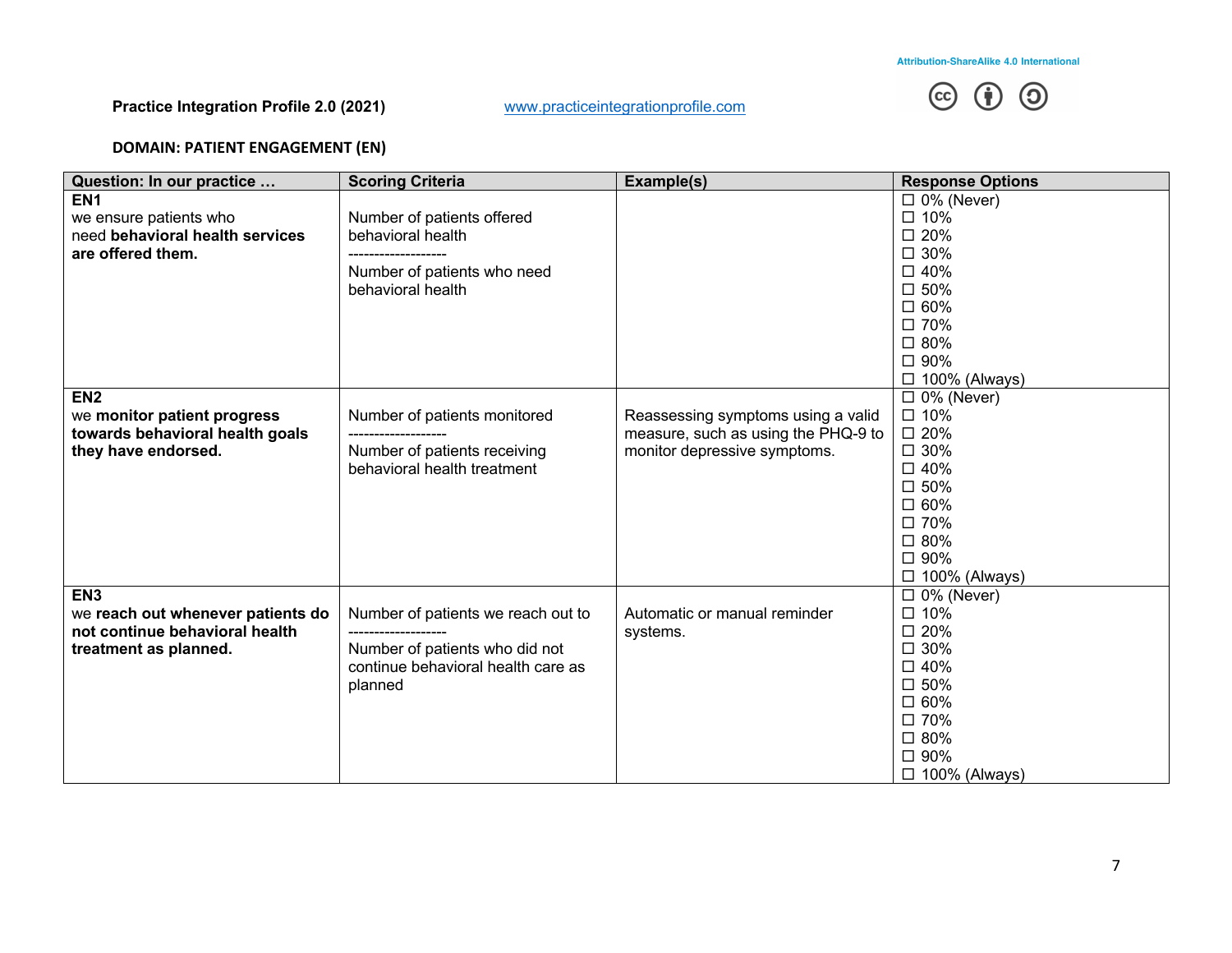

| EN4<br>we re-evaluate patient need for<br>follow-up among those who<br>previously received behavioral<br>health treatment. | Number of follow-up evaluations<br>Number of patients who previously<br>received behavioral health care | Periodic surveillance with check-in,<br>surveys, calls or visits. | $\Box$ 0% (Never)<br>□ 10%<br>$\square$ 20%<br>$\square$ 30%<br>$\Box$ 40%<br>□ 50%<br>□ 60%<br>□ 70%<br>□ 80%<br>$\Box$ 90%<br>$\Box$ 100% (Always) |
|----------------------------------------------------------------------------------------------------------------------------|---------------------------------------------------------------------------------------------------------|-------------------------------------------------------------------|------------------------------------------------------------------------------------------------------------------------------------------------------|
|----------------------------------------------------------------------------------------------------------------------------|---------------------------------------------------------------------------------------------------------|-------------------------------------------------------------------|------------------------------------------------------------------------------------------------------------------------------------------------------|

# **PATIENT WORKFLOW (WF)**

| Question: In our practice               | <b>Scoring Criteria</b>             | Example(s)                                 | <b>Response Options</b> |
|-----------------------------------------|-------------------------------------|--------------------------------------------|-------------------------|
| WF1                                     |                                     |                                            | $\Box$ 0% (Never)       |
| we actively arrange for <b>external</b> | Number of patients for whom we      | Helping patients choose the right          | $\square$ 10%           |
| mental health services (non-            | arrange service                     | service, making an appointment for         | $\square$ 20%           |
| substance abuse) when needed.           |                                     | the patient, etc. Do not include           | $\square$ 30%           |
|                                         | Number of patients needing external | passive systems such as just giving        | $\square$ 40%           |
|                                         | mental health services              | the patient a list of possible clinicians. | $\square$ 50%           |
|                                         |                                     |                                            | $\square$ 60%           |
|                                         |                                     |                                            | □ 70%                   |
|                                         |                                     |                                            | $\square$ 80%           |
|                                         |                                     |                                            | □ 90%                   |
|                                         |                                     |                                            | $\Box$ 100% (Always)    |
| WF <sub>2</sub>                         |                                     |                                            | $\Box$ 0% (Never)       |
| we actively arrange for <b>external</b> | Number of patients for whom we      | Helping patients choose the right          | $\square$ 10%           |
| substance use disorder                  | arrange service                     | service, making an appointment for         | $\square$ 20%           |
| services when needed.                   |                                     | the patient, etc. Do not include           | $\square$ 30%           |
|                                         | Number of patients needing external | passive systems such as just giving        | $\square$ 40%           |
|                                         | substance use disorder services     | the patient a list of possible clinicians. | $\square$ 50%           |
|                                         |                                     |                                            | $\square$ 60%           |
|                                         |                                     |                                            | □ 70%                   |
|                                         |                                     |                                            | $\square$ 80%           |
|                                         |                                     |                                            | $\square$ 90%           |
|                                         |                                     |                                            | $\square$ 100% (Always) |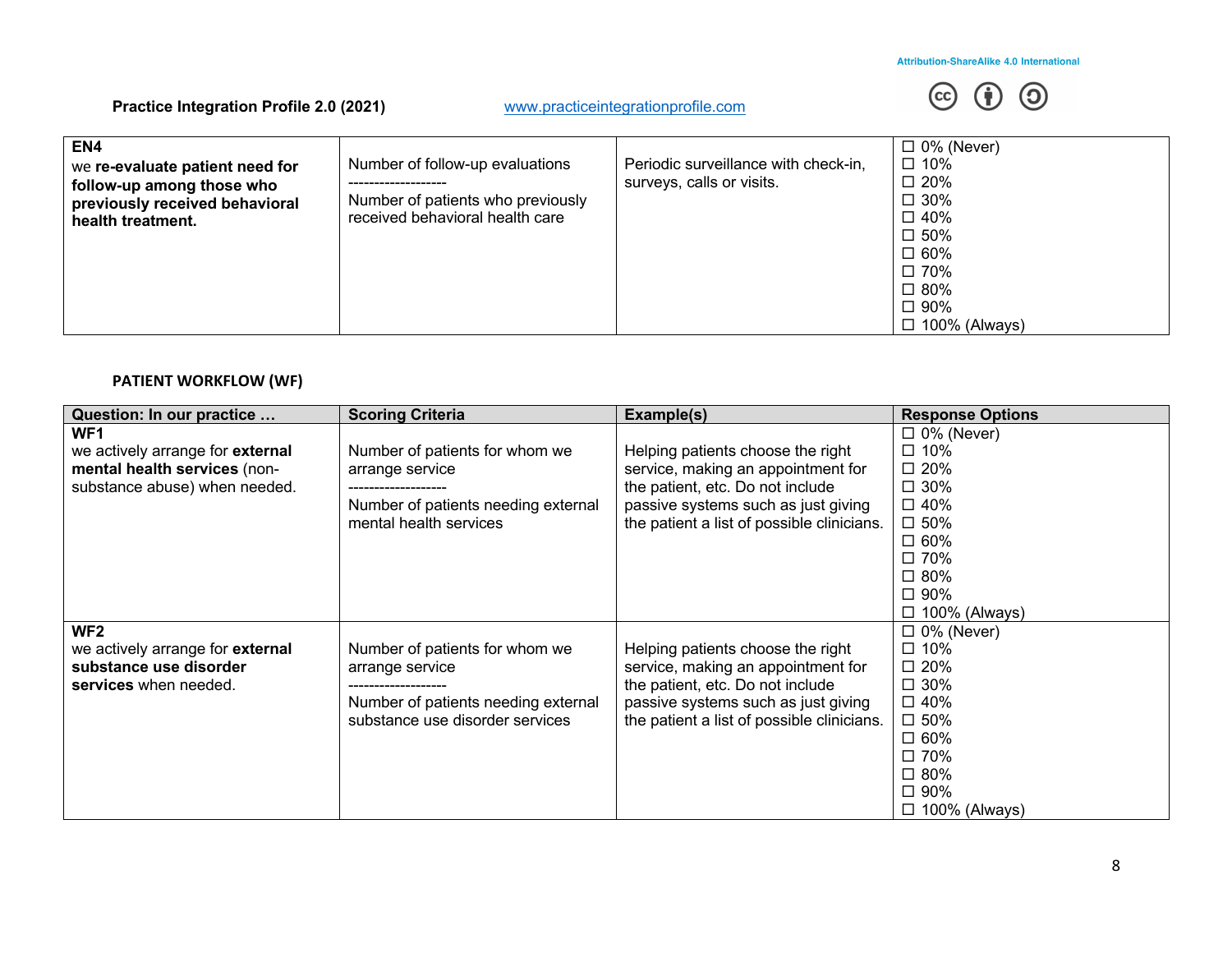

| WF3<br>we actively arrange for non-clinical<br>community resources when<br>needed.                                          | Number of patients for whom we<br>arrange service<br>Number of patients needing non-<br>clinical community resources                 | Helping patients choose the right<br>service, making an appointment for<br>the patient, etc. Do not include<br>passive systems such as just giving<br>the patient a list of possible<br>resources. Include exercise<br>programs, 12-step groups, disability<br>advocates, food or housing services,<br>support groups, vocational<br>rehabilitation, etc. Do NOT include<br>licensed clinicians. Licensed<br>clinicians include psychologists,<br>social workers, counselors, physical<br>therapists, occupational therapists,<br>physicians, registered dieticians,<br>dentists, and others. | $\Box$ 0% (Never)<br>$\square$ 10%<br>□ 20%<br>□ 30%<br>□ 40%<br>□ 50%<br>□ 60%<br>□ 70%<br>□ 80%<br>□ 90%<br>$\Box$ 100% (Always)         |
|-----------------------------------------------------------------------------------------------------------------------------|--------------------------------------------------------------------------------------------------------------------------------------|-----------------------------------------------------------------------------------------------------------------------------------------------------------------------------------------------------------------------------------------------------------------------------------------------------------------------------------------------------------------------------------------------------------------------------------------------------------------------------------------------------------------------------------------------------------------------------------------------|--------------------------------------------------------------------------------------------------------------------------------------------|
| WF4                                                                                                                         |                                                                                                                                      |                                                                                                                                                                                                                                                                                                                                                                                                                                                                                                                                                                                               | $\Box$ 0% (Never)                                                                                                                          |
| we actively communicate to and<br>from external mental health<br>clinicians (non-substance abuse) for<br>referred patients. | Number of patients with regular<br>active communications<br>Number of patients receiving external<br>mental health services          | Regular, two-way exchange of<br>information about visits, medications,<br>assessments, lab results, diagnoses,<br>etc. via any route (e.g., shared<br>records, letters, calls).                                                                                                                                                                                                                                                                                                                                                                                                               | □ 10%<br>□ 20%<br>□ 30%<br>□ 40%<br>□ 50%<br>□ 60%<br>□ 70%<br>□ 80%<br>□ 90%<br>$\Box$ 100% (Always)                                      |
| WF5<br>we actively communicate to and<br>from external substance use<br>disorder clinicians for referred<br>patients.       | Number of patients with regular<br>active communications<br>Number of patients receiving external<br>substance use disorder services | Regular, two-way exchange of<br>information about visits, medications,<br>assessments, lab results, diagnoses,<br>etc. via any route (e.g., shared<br>records, letters, calls).                                                                                                                                                                                                                                                                                                                                                                                                               | $\Box$ 0% (Never)<br>□ 10%<br>□ 20%<br>$\square$ 30%<br>□ 40%<br>$\square$ 50%<br>□ 60%<br>□ 70%<br>□ 80%<br>□ 90%<br>$\Box$ 100% (Always) |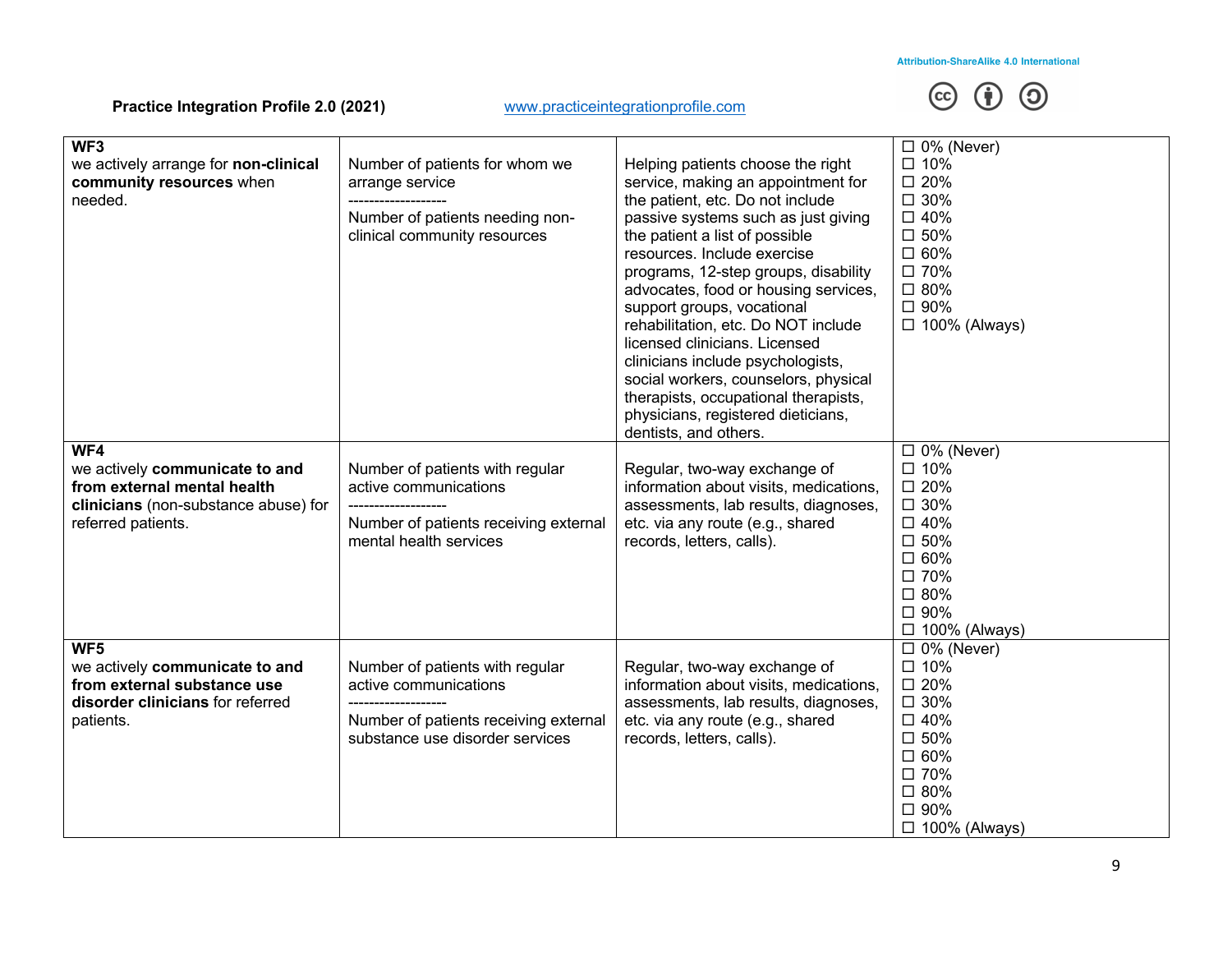

| WF <sub>6</sub>                    |                                      |                                        | $\Box$ 0% (Never)    |
|------------------------------------|--------------------------------------|----------------------------------------|----------------------|
| we share patients' goals among all | Number of behavioral health patients | Goals may include returning to work,   | $\Box$ 10%           |
| the relevant team members.         | with shared goals                    | increasing physical activity, quitting | $\Box$ 20%           |
|                                    |                                      | smoking, etc. (Goals must be           | $\Box$ 30%           |
|                                    | Number of patients who have          | endorsed by the patient. Those         | $\Box$ 40%           |
|                                    | endorsed behavioral goals            | imposed without the patient's          | $\square$ 50%        |
|                                    |                                      | knowledge or agreement do not          | $\square$ 60%        |
|                                    |                                      | count). Sharing goals may include      | □ 70%                |
|                                    |                                      | team meetings, documentation in the    | $\Box$ 80%           |
|                                    |                                      | chart (in the problem list, treatment  | $\square$ 90%        |
|                                    |                                      | plan, etc.) or other communications.   | $\Box$ 100% (Always) |